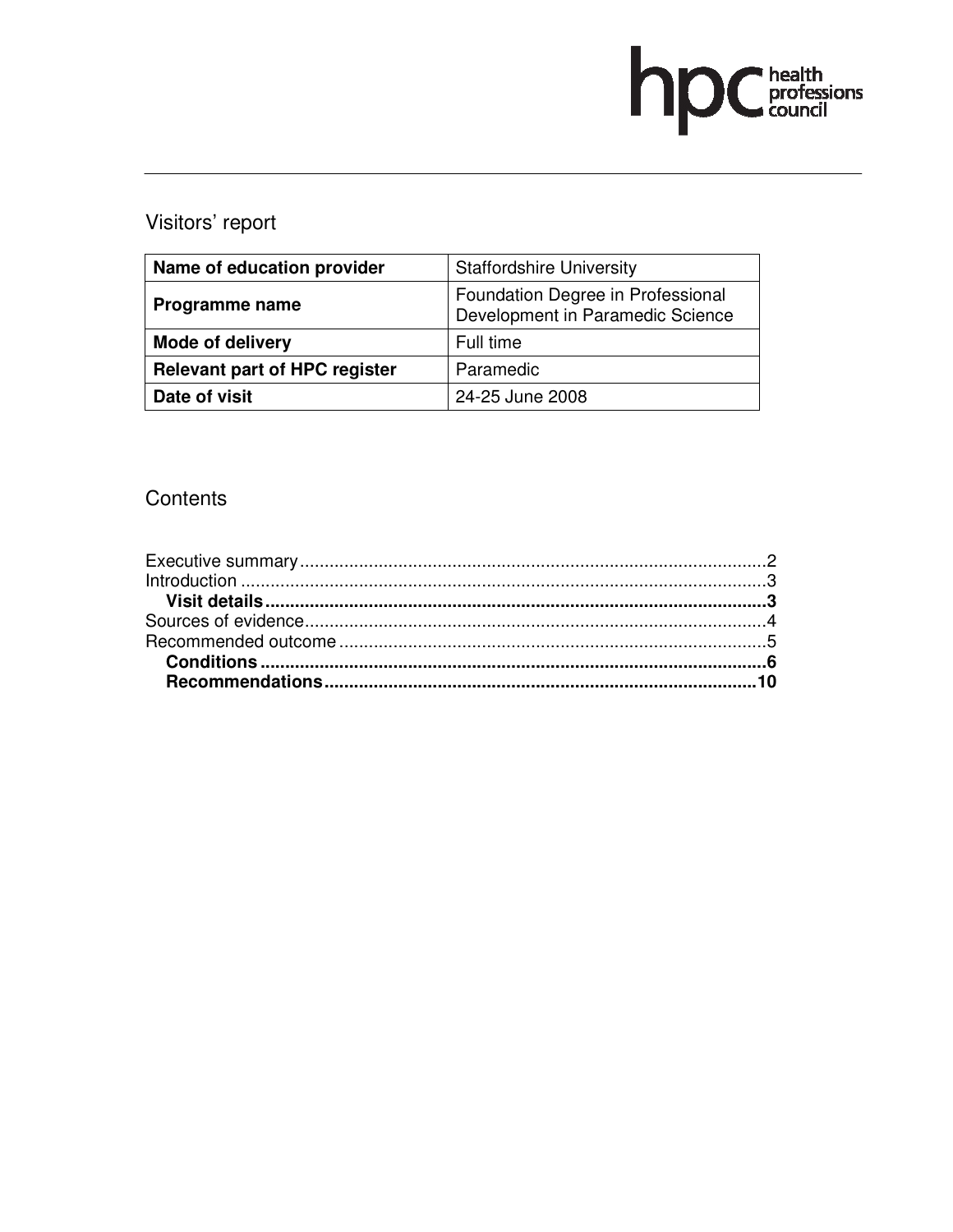#### Executive summary

The Health Professions Council (HPC) approve educational programmes in the UK which health professionals must complete before they can apply to be registered with us. The HPC is a health regulator and our main aim is to protect the public. The HPC currently regulates 13 professions. All of these professions have at least one professional title which is protected by law. This means that anyone using the title 'paramedic' must be registered with us. The HPC keep a register of health professionals who meet our standards for their training, professional skills, behaviour and health.

The visitors' report which follows outlines the recommended outcome made by the visitors on the approval of the programme. This recommended outcome was accepted by the Education and Training Committee on Thursday 25 September 2008. At the Education and Training Committee's meeting on Thursday 25 September 2008, the programme was approved. This means that the education provider has met the condition(s) outlined in this report and that the programme meets our standards of education and training (SETs) and ensures that those who complete it meet our standards of proficiency (SOPs) for their part of the Register. The programme is now granted open ended approval, subject to satisfactory monitoring.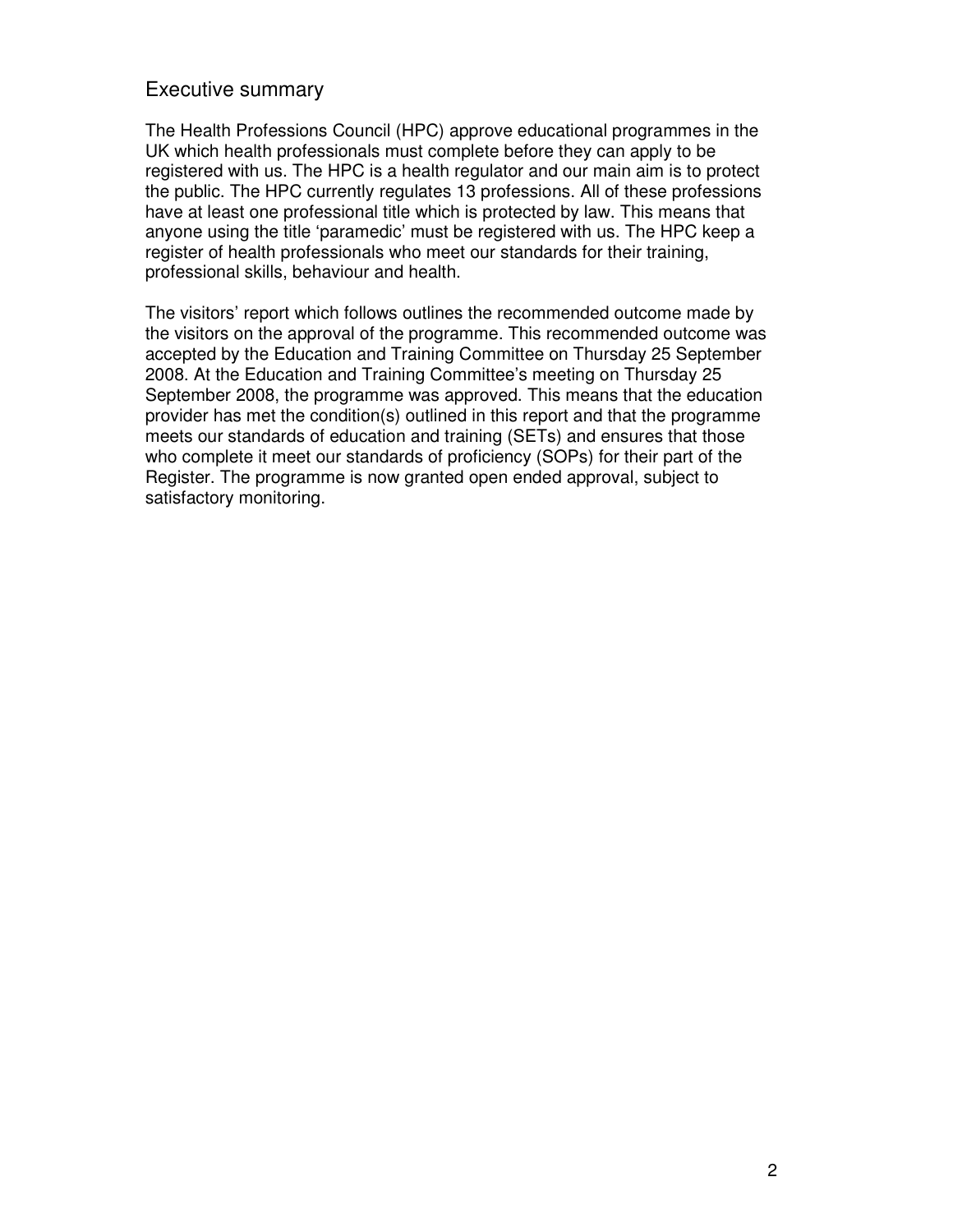### Introduction

The HPC visited the programme at the education provider as it was a new programme which was seeking HPC approval for the first time. This visit assessed the programme against the standards of education and training (SETs) and considered whether those who complete the programme meet the standards of proficiency (SOPs) for their part of the Register.

This visit was part of a joint event. The education provider validated the programme. The visit also considered the following programme – Foundation Degree in Paramedic Science. The education provider and the HPC formed a joint panel, with an independent chair and secretary, supplied by the education provider. Whilst the joint panel participated in collaborative scrutiny of all the programmes and dialogue throughout the visit; this report covers the HPC's recommendations on this programme only. A separate report exists for the other programme. As an independent regulatory body, the HPC's recommended outcome is independent and impartial and based solely on the HPC's standards. A separate report, produced by the education provider, outlines their decisions on the programmes' status.

#### **Visit details**

| Name of HPC visitors and profession          | Paul Bates (Paramedic)                                                      |
|----------------------------------------------|-----------------------------------------------------------------------------|
|                                              | Glyn Harding (Paramedic)                                                    |
| HPC executive officer (in attendance)        | Paula Lescott                                                               |
| Proposed student numbers                     | 15                                                                          |
| Proposed start date of programme<br>approval | October 2008                                                                |
| Chair                                        | Professor Mike Goodwin<br>(Staffordshire University)                        |
| Secretary                                    | Andrea Jones (Staffordshire<br>University)                                  |
| Members of the joint panel                   | <b>Richard Benefer (Staffordshire</b><br>University, Internal Panel Member) |
|                                              | Dr Mark Forshaw (Staffordshire<br>University, Internal Panel Member)        |
|                                              | Peter Jones (Staffordshire                                                  |
|                                              | University, Internal Panel Member)                                          |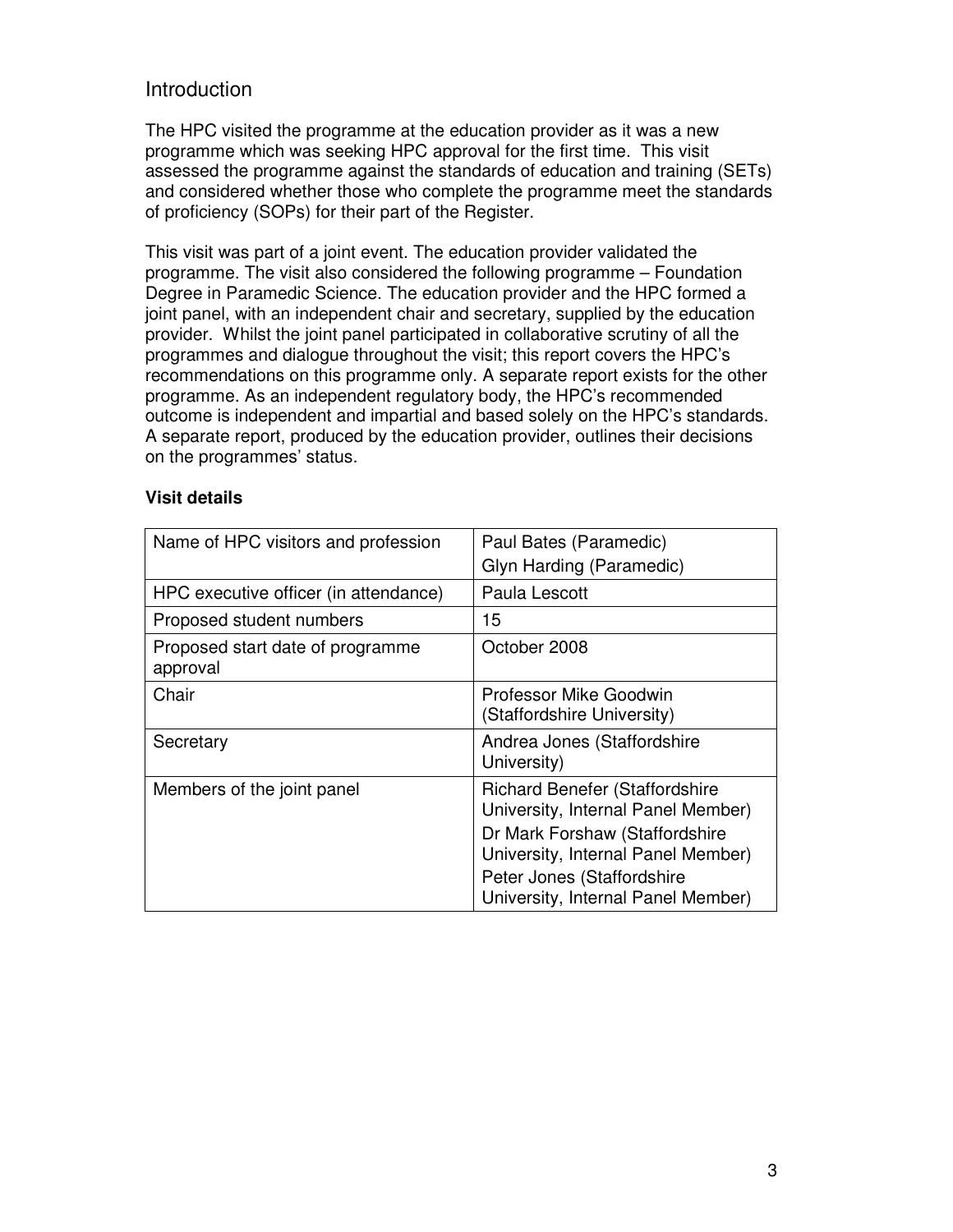# Sources of evidence

Prior to the visit the HPC reviewed the documentation detailed below, sent by the education provider.

|                                                                                       | Yes | No. | N/A |
|---------------------------------------------------------------------------------------|-----|-----|-----|
| Programme specification                                                               |     |     |     |
| Descriptions of the modules                                                           |     |     |     |
| Mapping document providing evidence of how the<br>education provider has met the SETs |     |     |     |
| Mapping document providing evidence of how the<br>education provider has met the SOPs |     |     |     |
| Practice placement handbook                                                           |     |     |     |
| Student handbook                                                                      |     |     |     |
| Curriculum vitae for relevant staff                                                   |     |     |     |
| External examiners' reports from the last two years                                   |     |     |     |
| <b>Validation Support Document</b>                                                    |     |     |     |

The HPC did not review external examiners' reports prior to the visit as there is currently no external examiner as the programme is new.

During the visit the HPC saw the following groups or facilities;

|                                                                                                  | Yes | No | N/A |
|--------------------------------------------------------------------------------------------------|-----|----|-----|
| Senior managers of the education provider with<br>responsibility for resources for the programme |     |    |     |
| Programme team                                                                                   |     |    |     |
| Placements providers and educators/mentors                                                       |     |    |     |
| <b>Students</b>                                                                                  |     |    |     |
| Learning resources                                                                               |     |    |     |
| Specialist teaching accommodation<br>(e.g. specialist laboratories and teaching rooms)           |     |    |     |

The HPC met with students from the operating department practice and nursing programmes, as the programme seeking approval currently does not have any students enrolled on it.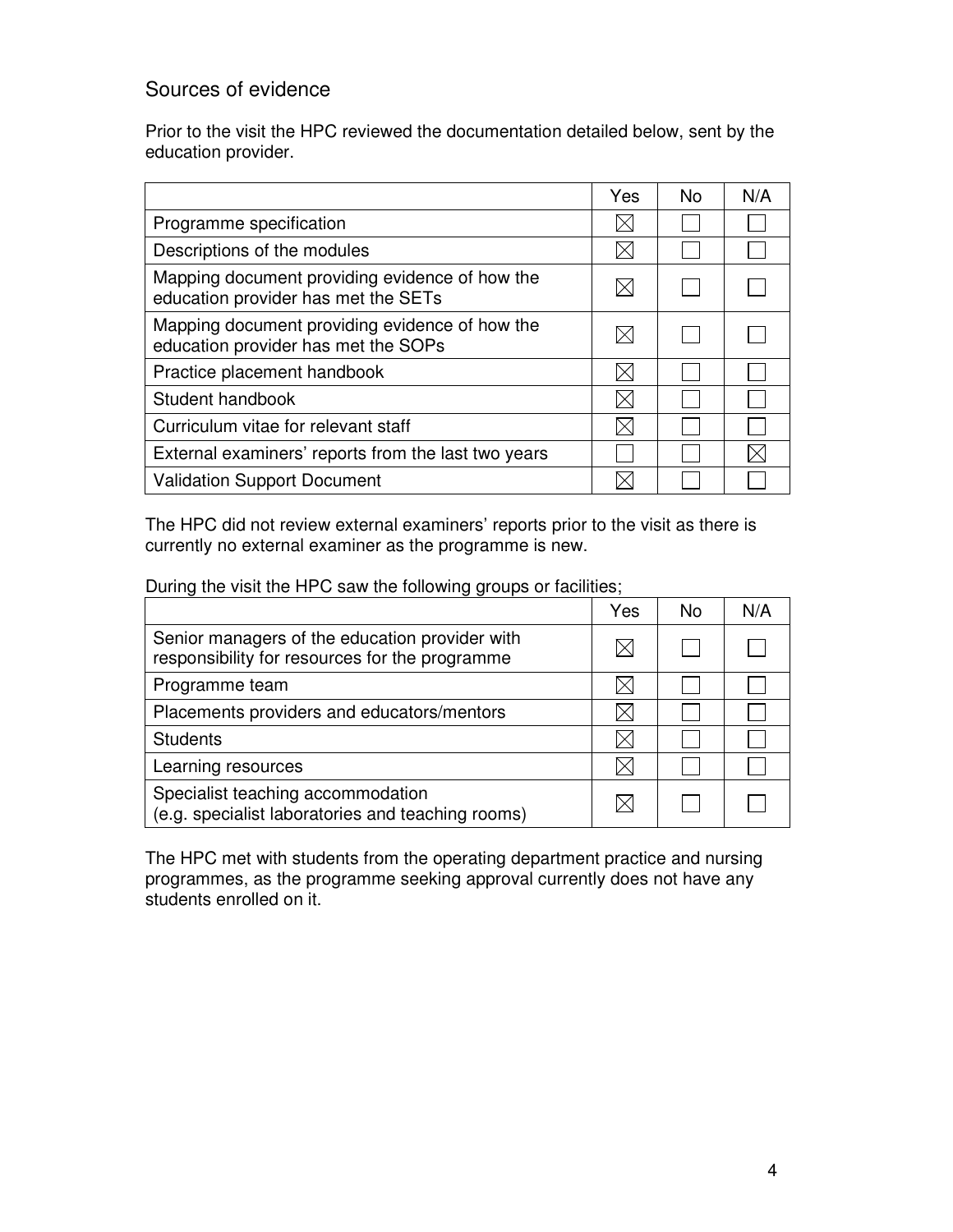#### Recommended outcome

To recommend a programme for approval, the visitors must be assured that the programme meets all of the standards of education and training (SETs) and that those who complete the programme meet our standards of proficiency (SOPs) for their part of the Register.

The visitors agreed to recommend to the Education and Training Committee that a number of conditions are set on the programme, all of which must be met before the programme can be approved.

The visitors agreed that 55 of the SETs have been met and that conditions should be set on the remaining 8 SETs.

Conditions are requirements that the education provider must meet before the programme can be recommended for approval. Conditions are set when certain standards of education and training have not been met or there is insufficient evidence of the standard being met.

The visitors have also made a recommendation for the programme.

Recommendations are observations on the programme or education provider which do not need to be met before the programme is recommended for approval. Recommendations are normally set to encourage further enhancements to the programme and are normally set when it is felt that the particular standard of education and training has been met at, or just above the threshold level.

The visitors did not make any commendations on the programme. Commendations are observations of innovative best practice by a programme or education provider.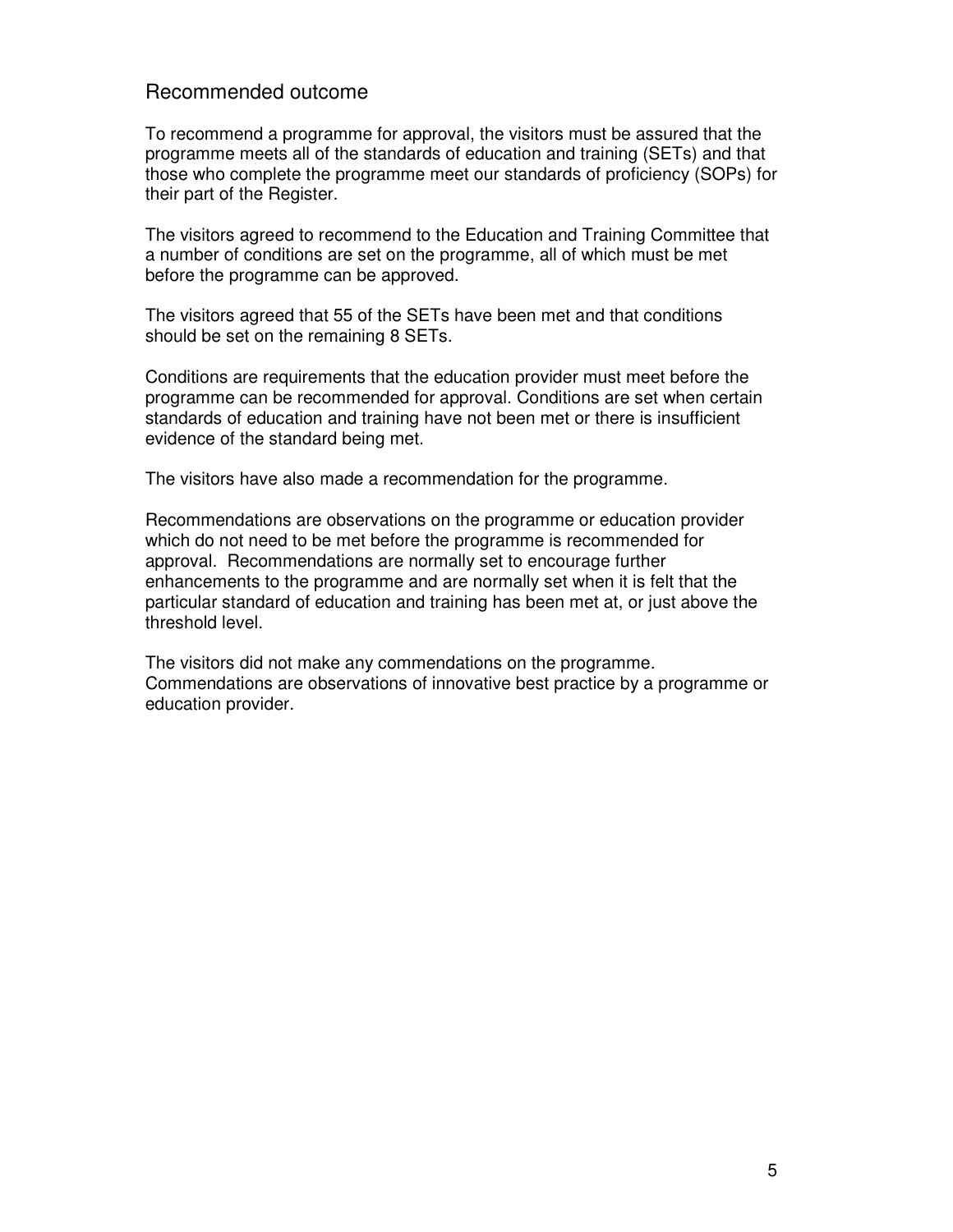# **Conditions**

#### **2.1 The admission procedures must give both applicant and the education provider the information they require to make an informed choice about whether to make or take up the offer of a place on a programme.**

**Condition:** The education provider must review the programme documentation and advertising materials for the programme to follow the guidance provided in the HPC "Regulatory status advertising protocol for education providers".

**Reason:** From the documentation submitted by the education provider it was clear that the documentation did not fully comply with the advertising guidance issued by HPC. In particular, the HPC is not a professional body and should not be referred to as such in any materials related to an HPC approved programme. It should also be made clear throughout all of the documentation that completion of the programme provides eligibility to apply for HPC registration. In addition, there are a number of items referred to as HPC requirements in the documentation that it needs to be clarified are professional body recommendations, in particular references to the amount of time that mentors should supervise students on placements and the guidance regarding the 24 hour cycle of care. Finally, references to the HPC standards of conduct, performance and ethics should be updated to the most recent version of this publication throughout the documentation. Therefore, in order to provide students with the correct information to make an informed choice about whether to join the programme and to prevent confusion amongst students on the programme, the visitors felt the programme documentation must be amended.

#### **3.1 The programme must have a secure place in the education provider's business plan.**

**Condition:** The education provider must provide evidence that the programme has a secure place in the education provider's business plan and is guaranteed to run.

**Reason:** During the senior team meeting it was apparent that the education provider was waiting for confirmation from the strategic health authority regarding commissioned numbers to the programme to ensure that the funding would be in place to run the programme. Once this confirmation has been received by the education provider, the visitors require evidence to demonstrate that this is the case to ensure that this standard is being met.

#### **3.4 There must be an adequate number of appropriately qualified staff in place to deliver an effective programme.**

**Condition:** The education provider must provide evidence to demonstrate that one of the planned paramedic personnel is recruited to the programme team before the start of the first programme, and that the other paramedic role is recruited to at the earliest possible opportunity.

**Reason:** From the programme team meeting it was clear that the programme team was already in place with the exception of the paramedic staff. Whilst the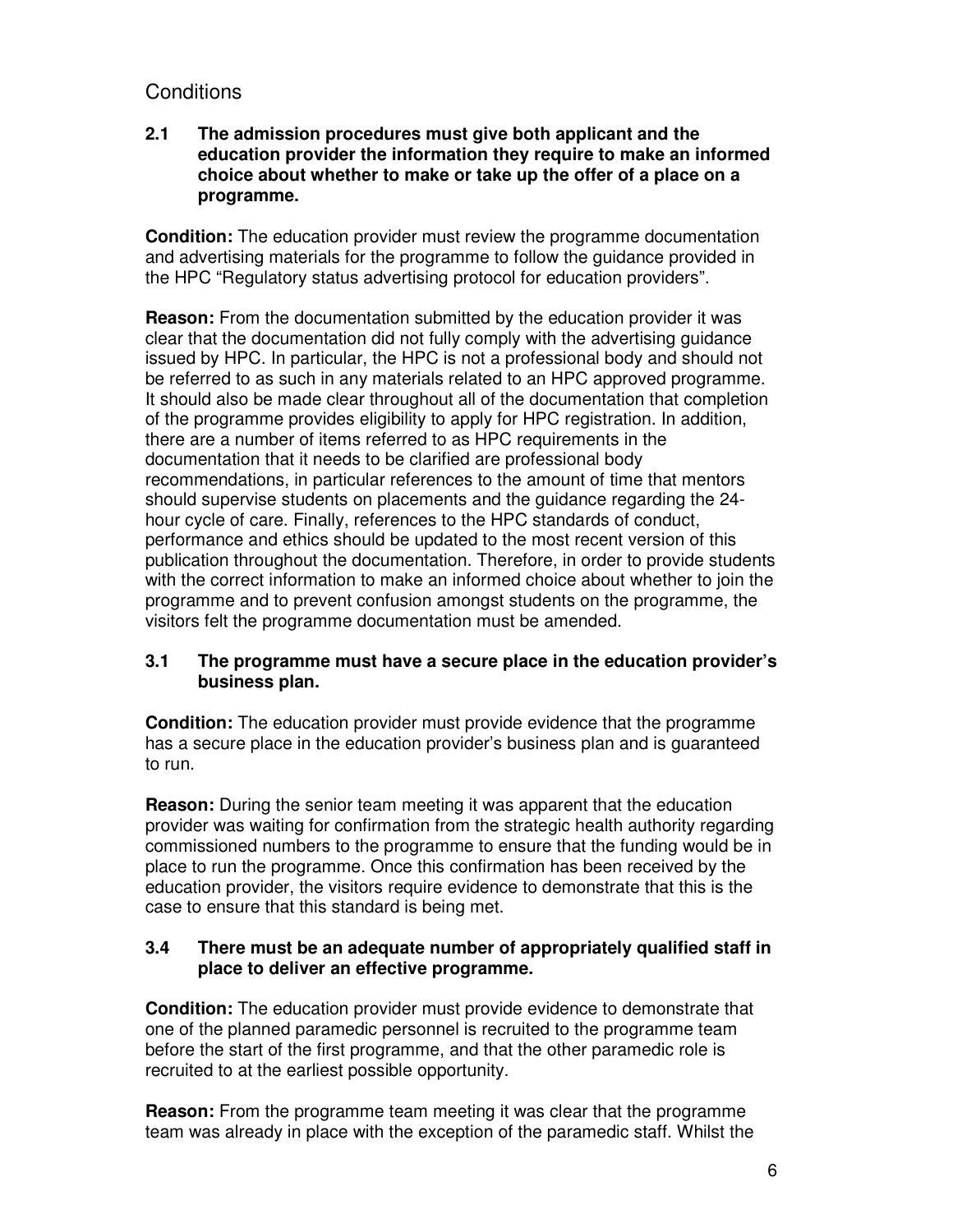visitors recognised that the job descriptions had been written and that initial advertising for the roles had already begun, they felt that in order for this programme to run at least one of these roles must be in position by the start of the programme. The visitors would therefore need confirmation of the recruitment of one of these individuals and details of their expertise and knowledge to ensure that this standard is being met.

#### **3.5 Subject areas must be taught by staff with relevant expertise and knowledge.**

**Condition:** The education provider must provide evidence to demonstrate that one of the planned paramedic personnel is recruited to the programme team before the start of the first programme, and that the other paramedic role is recruited to at the earliest possible opportunity.

**Reason:** From the programme team meeting it was clear that the programme team was already in place with the exception of the paramedic staff. Whilst the visitors recognised that the job descriptions had been written and that initial advertising for the roles had already begun, they felt that in order for this programme to run at least one of these roles must be in position by the start of the programme. The visitors would therefore need confirmation of the recruitment of one of these individuals and details of their expertise and knowledge to ensure that this standard is being met.

#### **3.12 The resources provided, both on and off site, must adequately support the required learning and teaching activities of the programme.**

**Condition:** The education provider must review the programme documentation in order to provide evidence that the resources available for the learning and teaching of the students on this programme would be sufficient.

**Reason:** From the tour of the facilities and the planned equipment for purchase by the education provider the visitors could not determine whether the equipment resources would be sufficient for the number of students on this programme. Indeed, from the equipment list supplied and from the resources seen on the tour the visitors felt that these would not provide sufficient learning and teaching resources. The visitors therefore require details of the equipment that is currently available to this programme and an updated list of the type and quantity of equipment that the education provider is planning to purchase to ensure that this standard is being met.

#### **3.12 The resources provided, both on and off site, must adequately support the required learning and teaching activities of the programme.**

**Condition:** The education provider must review the programme documentation to provide evidence of a formalised agreement between the education provider and the West Midlands Ambulance Service (WMAS) for the education provider to access WMAS clinical skills facilities.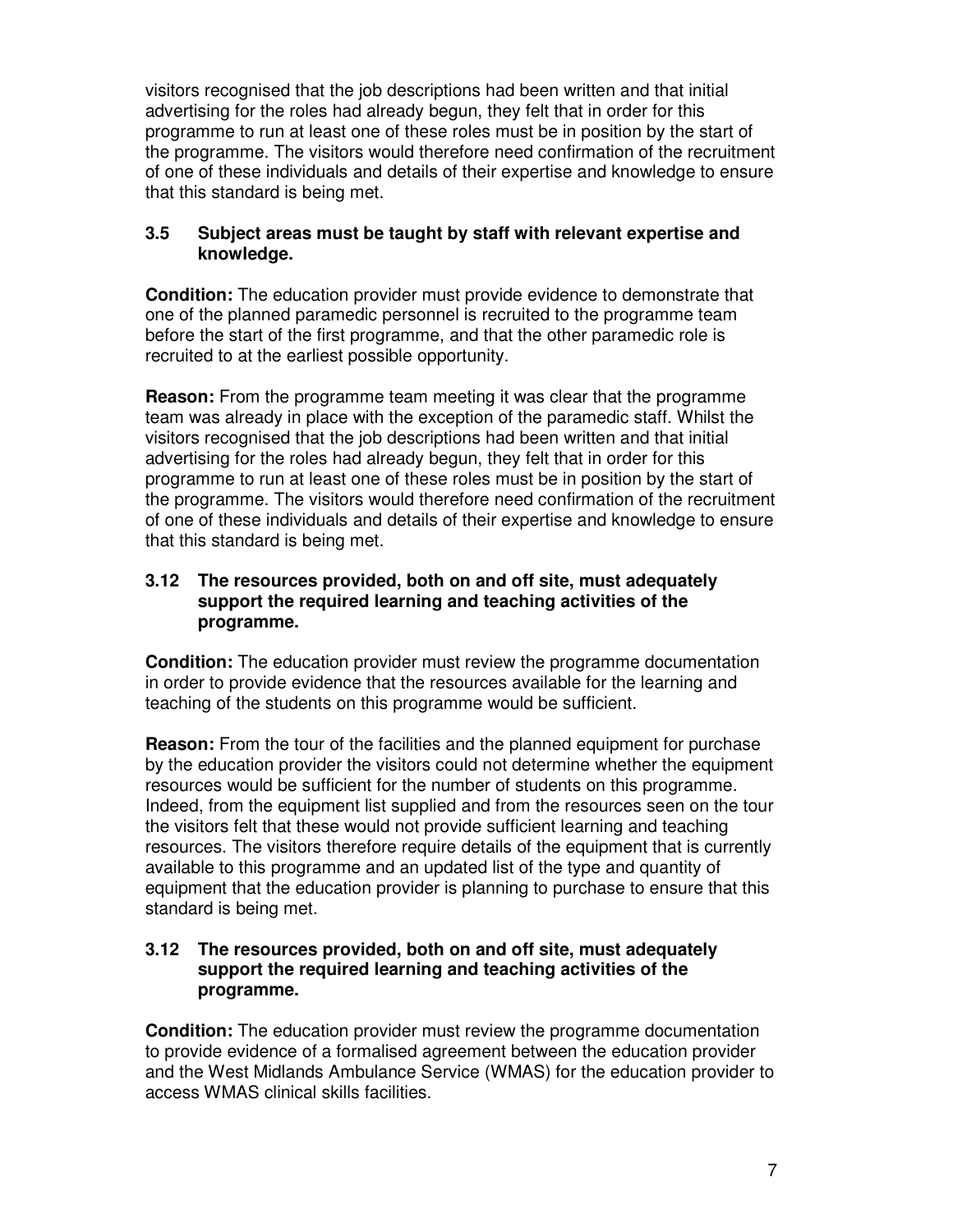**Reason:** From the meetings with the programme team and the placement providers it was evident that there had been close co-operation and involvement in the development of this programme, and that WMAS had agreed that the programme team could utilise their clinical skills facilities. To ensure that these facilities are guaranteed to be accessible to the education provider as planned, the visitors require a formalisation of this agreement in order to ensure that this standard is being met.

#### **3.13 The learning resources, including the stock of periodicals and subject books, IT facilities (including internet access), must be appropriate to the curriculum and must be readily available to students and staff.**

**Condition:** The education provider must revisit the programme documentation to demonstrate that the stock of subject texts will be sufficient to support the learning of the students on this programme.

**Reason:** From a review of the programme documentation and from discussions with the programme team it was apparent that there were plans to purchase the books listed in the module descriptors as required reading. To ensure that this standard is being met the visitors require evidence regarding the quantity of the resources that are being purchased. The visitors also need to see the recommended reading lists for the programme and demonstration of the plans to purchase these resources, including the amount of each of the texts.

#### **4.1 The learning outcomes must ensure that those who successfully complete the programme meet the standards of proficiency for their part of the Register.**

**Condition:** The education provider must revisit the programme documentation to clarify the policy on preceptorship following completion of the programme.

**Reason:** From a review of the documentation submitted by the education provider it was clear that the information in the documentation was misleading regarding the programme policy on preceptorship after completing the programme. The documentation needs to be updated to clarify that a period of preceptorship was recommended as best practice after completion of the programme, and that preceptorship is not a requirement as is currently stated.

#### **5.6 The education provider must maintain a thorough and effective system for approving and monitoring all placements.**

**Condition:** The education provider must revisit the programme documentation to provide evidence of the education provider taking full responsibility over placements on the programme.

**Reason:** From a review of the programme documentation and discussions with the programme team it was clear that the education provider planned to initially utilise Coventry University's placement audits for the first year of the programme before commencing their own audits. The visitors require evidence of a formal agreement between the two education providers and endorsement of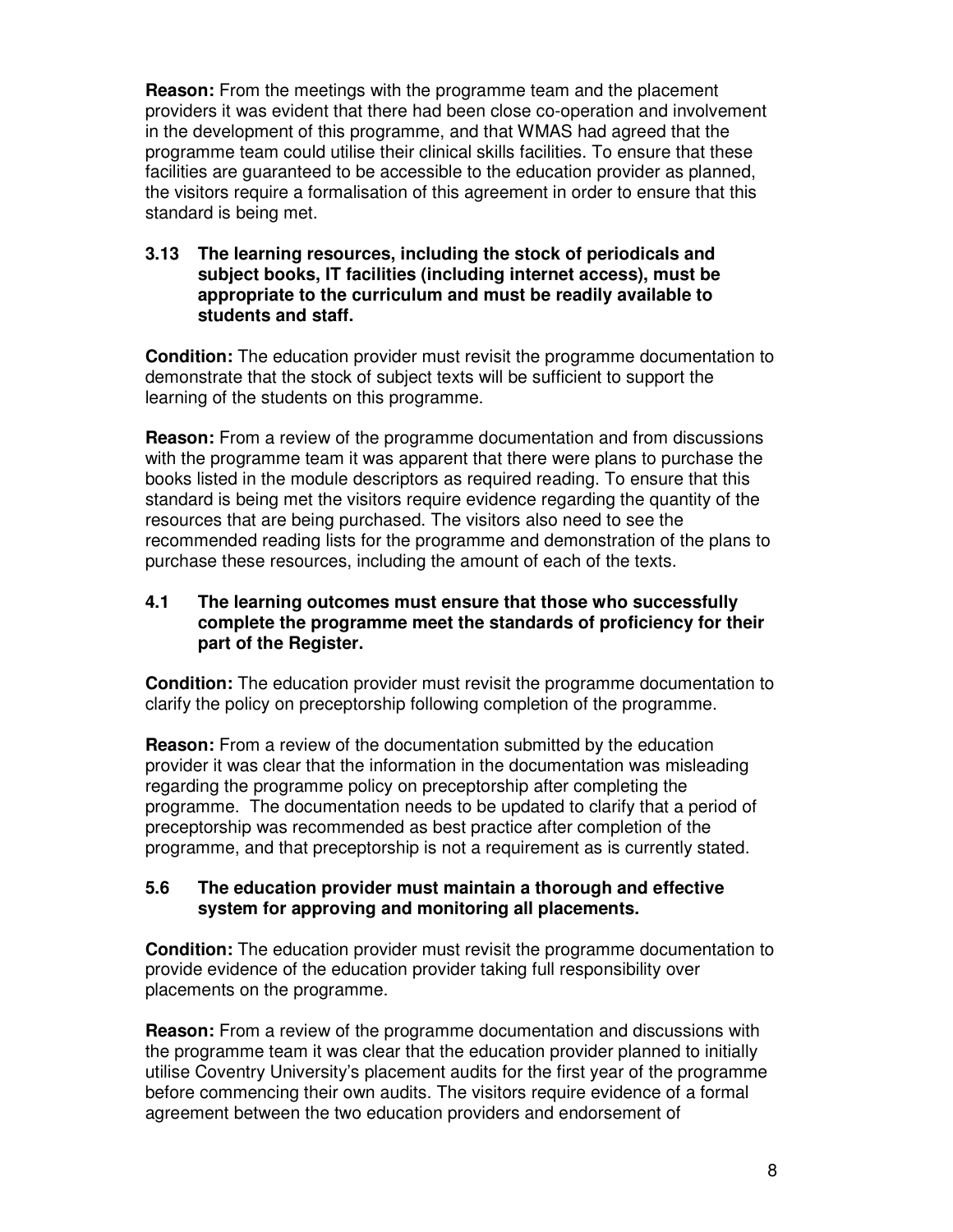Staffordshire University's responsibility for placements for the period that the information in the Coventry University's audits is utilised.

#### **5.6 The education provider must maintain a thorough and effective system for approving and monitoring all placements.**

**Condition:** The education provider must revisit the programme documentation to provide evidence that the placement audits that are planned to be utilised are tailored to paramedic placements.

**Reason:** In the programme documentation submitted by the education provider an audit was provided that would be adapted and utilised in the future to approve and monitor paramedic placements on the programme. The visitors require evidence that this audit has been adapted to be suitable for assessing paramedic placements to ensure that this standard is being met.